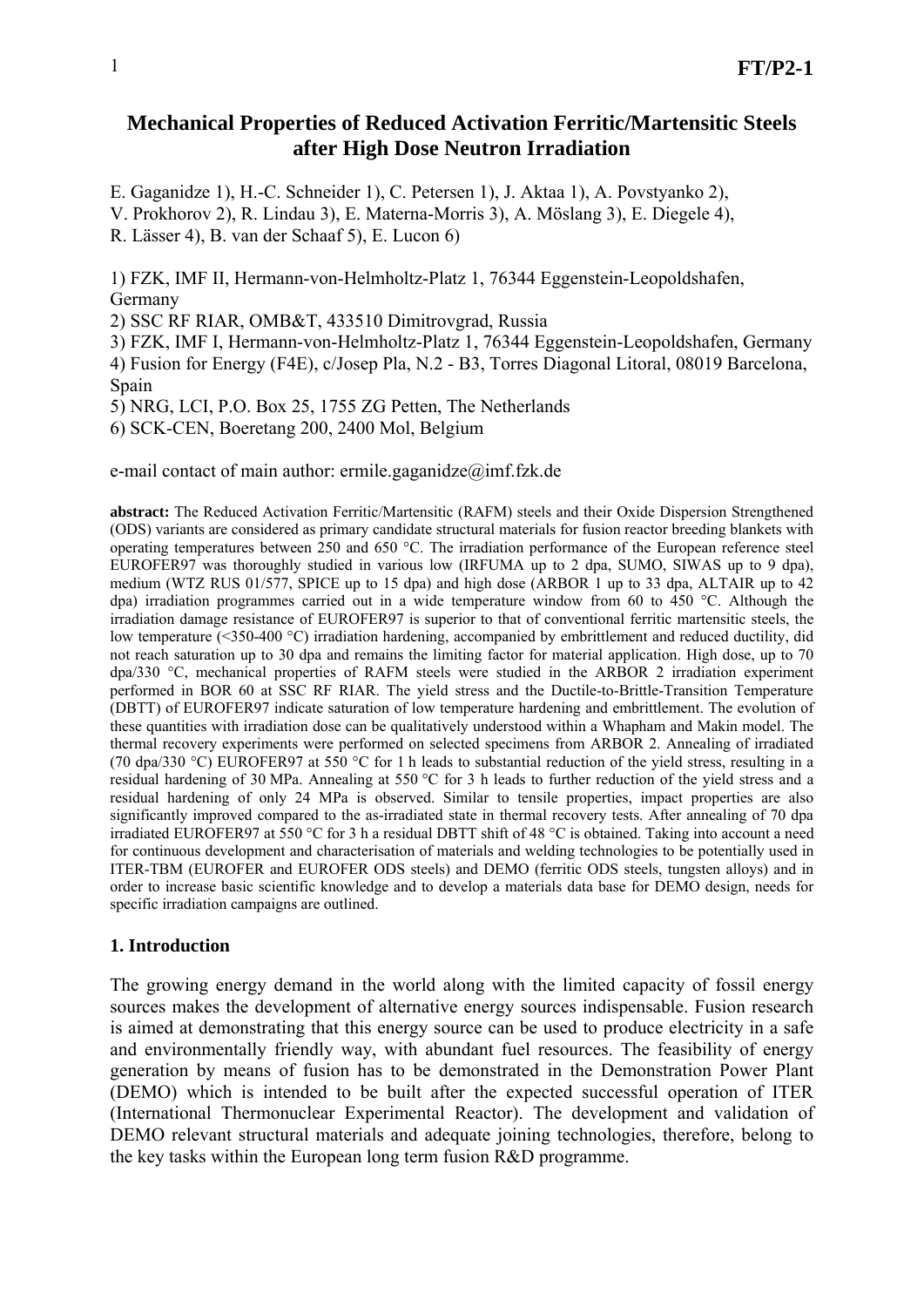The Reduced Activation Ferritic/Martensitic (RAFM) steels and their Oxide Dispersion Strengthened (ODS) variants are considered as primary candidate structural materials for breeding blankets (BB) with operating temperatures between 250 and 650 °C [1]. In addition to favourable mechanical and thermal properties, the key demands for the choice of the structural materials are i) resistance to radiation-induced damage phenomena, ii) low neutron induced activation, iii) availability of fusion relevant joining technologies, iv) compatibility with plasma and coolant. With these objectives the European reference 9%Cr-WVTa steel EUROFER97 was specified and industrial batches of 3.5 and 8.0 tons have been produced with a variety of semifinished, quality assured product forms. A large characterization program is being performed including microstructural, mechanical and corrosion experiments.

The irradiation performance of EUROFER97 for the as-delivered (980 °C for 0.5h + 760 °C for 1.5 h) and pre-irradiation heat treated (1040 °C for 0.5 h + 760 °C for 1.5 h) conditions has been thoroughly studied in various *low* (IRFUMA up to 2 dpa [2], SUMO, SIWAS up to 9 dpa [3]), *medium* (WTZ RUS 01/577 [4], SPICE up to 15 dpa [5]) and *high* dose (ARBOR 1 up to 33 dpa [6], ALTAIR up to 42 dpa [7]) European irradiation programmes. The irradiation experiments have been carried out in Material Test Reactors BR2 at SCK-CEN, HFR at JRC and NRG Petten and in BOR 60 at SSC RF RIAR in a wide temperature window from 60 to 450 °C. Although, the irradiation performance of EUROFER97 is superior to that of conventional ferritic/martensitic steels, e.g. MANET [4,5], the low temperature (<350- 400 °C) irradiation hardening, accompanied by embrittlement and reduced toughness and ductility, did not reach saturation up to 30 dpa and remains the limiting factor for material application indicating further needs of material development and characterization as well as new approaches in breeding blanket design optimisation.

The present work focuses on the investigation of irradiation induced embrittlement and hardening of the European RAFM reference steel for the first wall (FW) of a DEMO fusion reactor, EUROFER97 and selected RAFM steels after high dose neutron irradiation within the ARBOR 2 irradiation project. For the interpretation of the results the data from the previous *low* and *medium dose* irradiation programmes are also assessed. Special emphasis is put on the investigation of the effects of post irradiation annealing on the recovery of the mechanical properties of RAFM steels.

# **2. Materials**

An industrial batch of the European RAFM steel EUROFER97 (nominal composition Fe-9Cr-1.1W-0.2V-0.12Ta, see e.g. [5] for details) was produced by Böhler Austria GmbH. Four different product forms: plates, with thickness of 8, 14, 25 mm and bars with diameter of 100 mm have been distributed by FZK to different European associations. Normalization was performed at 980 °C/0.5 h and tempering, followed by air cooling was done at 760 °C/1.5 h for the plates and at 740  $\degree$ C/3.7 h for the bars. For the two ARBOR irradiations part of the specimens (referred to as EUROFER97) was machined from 25 mm thick EUROFER97 plates in the as-delivered state (980 °C/0.5 h + 760 °C/1.5 h). Another part of the specimens (referred to as EUROFER97 HT) was machined from 25 mm thick EUROFER97 plates subjected to a pre-irradiation heat treatment (1040 °C/0.5 h + 760 °C/1.5 h).

A 5-ton heat of modified F82H (F82H-mod, Fe-7.5Cr-2W-0.15V-0.02Ta-0.1C) was produced by NKK Corporation for collaborative research coordinated by an International Energy Agency (IEA) committee. 7.5 mm, 15 mm and 25 mm plates have been distributed by IEA, and subsequently by FZK to the European partners. For the ARBOR irradiations the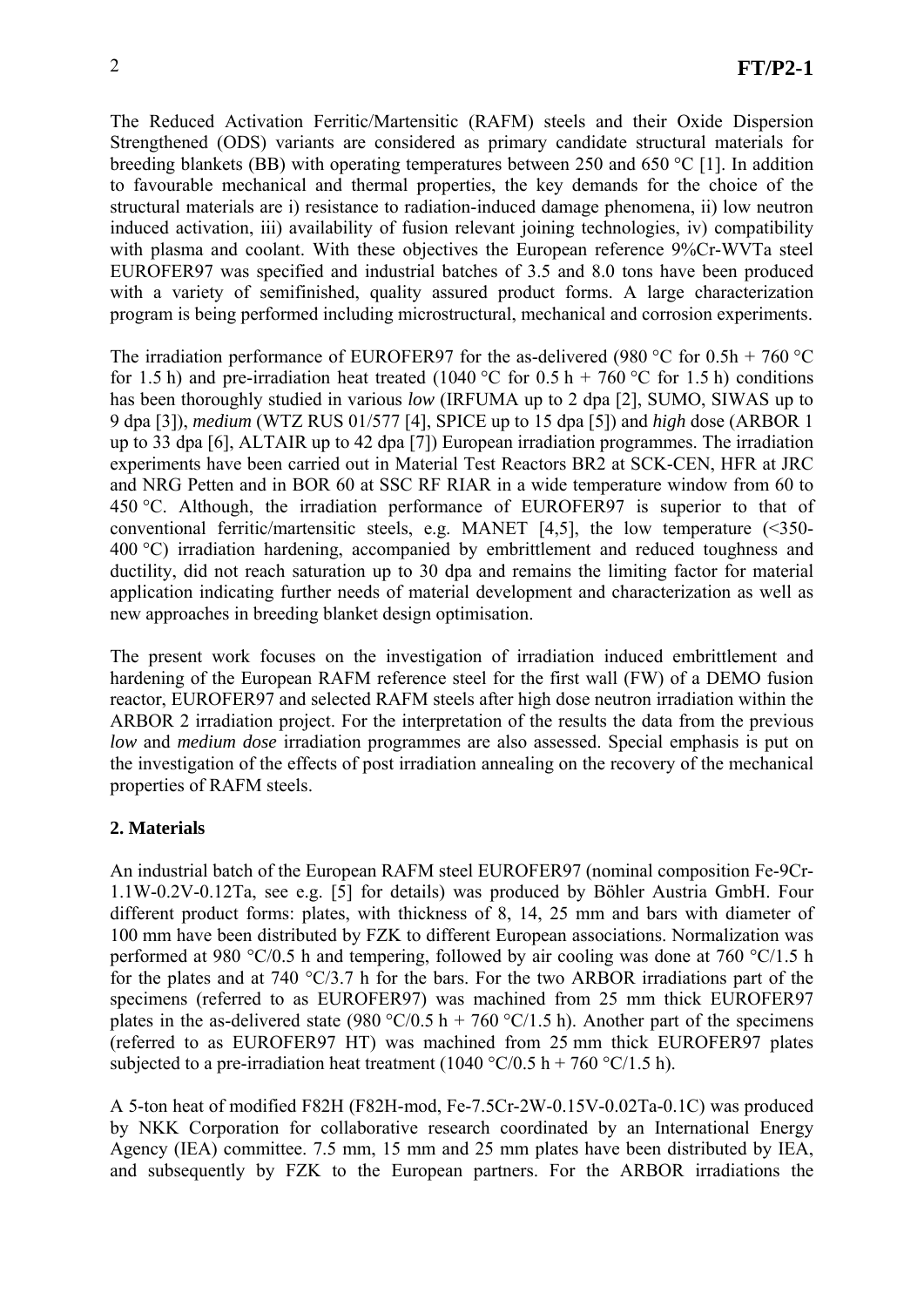specimens have been machined from the 25 mm plate subjected to a heat treatment of 1040 °C/38 min + 750 °C/2 h.

## **3. Irradiation Experiments**

The BOR 60 experimental fast reactor of SSC RF RIAR - nowadays widely used as irradiation facility for material science purposes - offers different irradiation positions in the reactor core of 450 mm height and 550 mm diameter [8]. For the study of the high dose irradiation performance of EUROFER97 and other RAFM steels, 50 % of the specimens from the irradiation experiment ARBOR 1 [6] (**A**ssociated **R**eactor Irradiation in **BOR** 60) were reloaded into the ARBOR 2 rig for further irradiation to reach a target damage dose of 70 dpa at 330-340 °C. The irradiation rig instrumented with temperature and neutron monitors was loaded into the instrumented cell D-23 of BOR 60 allowing direct temperature measurement during the first campaign. The calculation of the damage dose values for ferritic steel specimens was conducted using the SPECTER code [9]. A cumulative damage dose up to 70 dpa has been achieved in the fast neutron spectrum of the BOR 60 reactor, i.e.  $(> 0.1 \text{ MeV})$  of  $1.8 \times 10^{15}$  n/cm<sup>2</sup>.

The ARBOR 2 irradiation included 90 mini-tensile/Low Cycle Fatigue (LCF) specimens and 60 mini-impact (KLST) specimens of 9 different RAFM steels. KLST specimens were machined parallel to the rolling direction of the material plates (L–T orientation), see e.g. [5] for specimen geometry. Small size cylindrical specimens of 7.6 mm gauge length and 2 mm diameter were used for the investigation of tensile and LCF properties [4].

### **4. Post Irradiation Mechanical Testing**

The post irradiation mechanical testing of the specimens from the ARBOR 2 irradiation is performed at the material science laboratory of SSC RF RIAR under ISTC Contract Nr. # 2781p.

Tensile tests are performed with an electro-mechanical testing machine INSTRON 1362 DOLI, equipped with a three-zone furnace and high-temperature MAYTEC extensometer [6]. Specimens are tested under static (tensile) loading at different temperatures (250, 300 and 350  $\rm ^{\circ}C)$  with a strain rate of 3x10<sup>-3</sup> s<sup>-1</sup>. From the load-displacement curves, strength and strain quantities like the 0.2% offset yield stress  $(R_{p0.2})$ , ultimate tensile strength  $(R_m)$ , uniform strain (*A*g) and total strain (*A*) are calculated. Reduction of area (*Z*) was measured from photos of the broken specimens taken after testing.

Impact tests are performed with a modern ZWICK 5113-HKE instrumented impact testing facility, equipped with a pendulum hammer of 25 J impact energy [6]. The test and evaluation procedures are identical to those employed in previous investigations, see e.g. [6]. The impact energies (*E*) vs. test temperature (*T*) curves were analyzed with respect to the upper shelf energy (*USE*) and the ductile-to-brittle transition temperature (*DBTT*) as described in [5].

#### **5. Experimental Results**

*FIG. 1* shows yield stress  $(R_{p0.2})$  vs. test temperature  $(T_{test})$  for EUROFER97 in the unirradiated condition and after neutron irradiation in different *medium* and *high* dose European irradiation programmes at *target* irradiation temperatures (*T*irr) between 300 and 350 °C.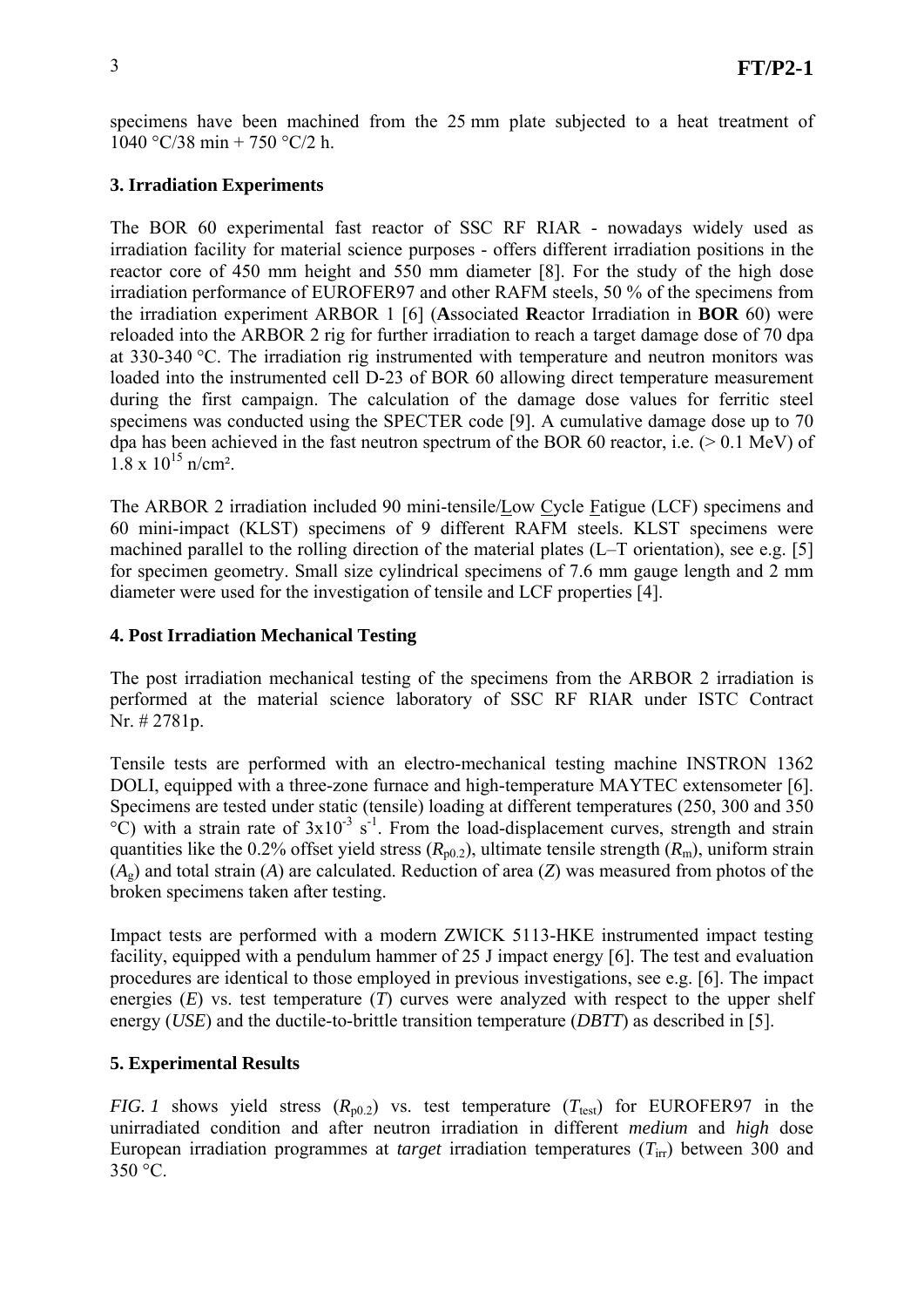

*FIG. 1. Yield stress*  $R_{p0.2}$  *vs. test temperature for EUROFER97 in the unirradiated condition and after neutron irradiations in different European irradiation programmes (irradiation conditions and programmes are given in the figure legend). The lines are a guide for the eye.* 

Neutron irradiation leads to substantial increases in the yield stress which is sensitive to the irradiation parameters *i*.*e*. irradiation dose and temperature. Furthermore, for given irradiation conditions the yield stress increase depends on the test temperature and is larger at low test temperatures. The specimens from ARBOR 2 show the highest yield stress at test temperatures of 20 and 350 °C. While the differences in the yield stress values at 300

and 330 °C irradiations up to 15 dpa are still moderate and within data scatter, as can be seen from the comparison between WTZ [10] and SPICE [11] results, yield stress values after 15 dpa/350 °C irradiation are considerably lower indicating substantial thermal recovery at this irradiation temperature.

*FIG. 2* presents the evolution of the irradiation hardening with dose for irradiation temperatures between 300 and 330 °C and for a test temperature of 300 °C. An exception is the data point from ARBOR 2 experiment which was obtained at  $T_{\text{test}} = 350 \text{ °C}$ . This can be an explanation for the observed lower hardening in comparison to ARBOR 1 [10] and ALTAIR [7] results. In spite of large data scattering partly due to different irradiation temperatures a clear tendency to saturation at the achieved irradiation doses is identified.

*FIG. 3* shows the impact energy vs. test temperature curves for EUROFER97 for the unirradiated condition and after neutron irradiation in different European campaigns at *target*



*FIG. 2. Irradiation hardening vs. irradiation dose for Tirr=300- 330 °C and Ttest=300* °C *(exception: specimen from ARBOR 2 is tested at*  $T_{test} = 350$  °C*) of EUROFER97. For comparative purposes the low dose data from [2,3] are also included. The line is a model description of the entire data set.* 

irradiation temperatures between  $300$  and  $350$  °C. The neutron irradiation below 330 °C strongly degrades the impact properties leading to the shift of the *DBTT* towards higher temperatures and reduction of the *USE*. At the achieved doses a clear tendency to saturation of impact properties is identified. For 69.8 dpa/335 °C irradiation the *DBTT* is found to be  $152 \degree C$  yielding an irradiation-induced shift in *DBTT* (Δ*DBTT*) of 233 °C. This value is only slightly higher than the irradiation-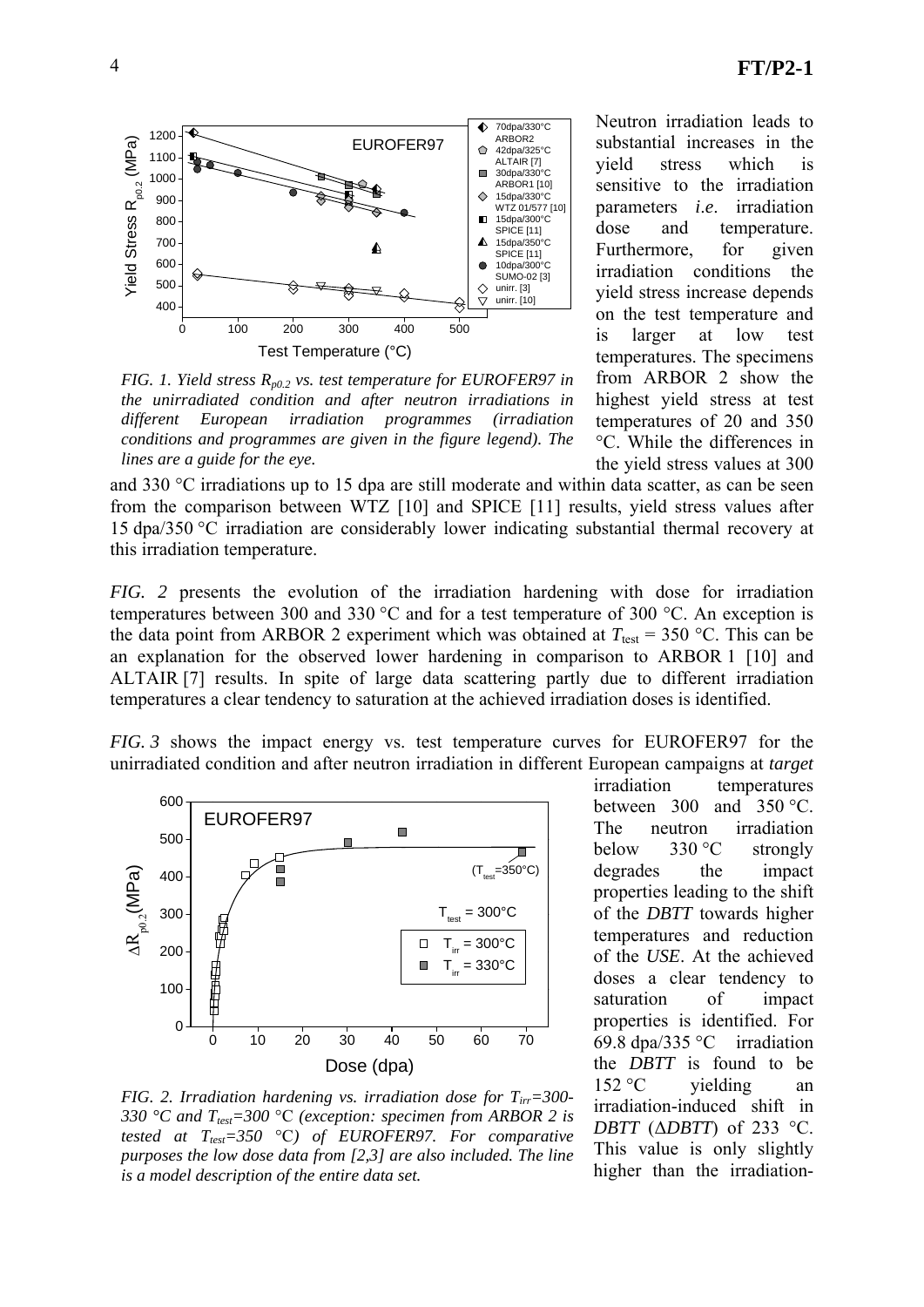

*FIG. 3. Impact energy vs. test temperature of EUROFER97 in unirradiated condition and after neutron irradiations in different European irradiation programmes (irradiation conditions and programmes are given in the figure legend). The specimens are machined from the as-delivered 25 mm plate. The lines are fits to the ductile-to-brittle-transition regions as described in [5].* 

induced shift in the *DBTT* after  $32 \text{ dpa}$   $332 \text{ °C}$ irradiation (Δ*DBTT* =218 °C). Similarly, the *USE* of 6.6 J of ARBOR 2 irradiated EUROFER97 is only slightly lower than that of the ARBOR 1 irradiation (7.0 J). The SPICE neutron irradiation at 350 °C leads to minor embrittlement of the steel. Indeed, the *DBTT* for the  $17.4$  dpa $/$  350 °C irradiation lies well below RT.

*FIG. 4* shows the evolution of the irradiation induced

embrittlement with irradiation dose for EUROFER97 and F82H steels at irradiation temperatures between 300 and 330 °C. For EUROFER97 a differentiation is made between specimens machined from as-delivered products and specimens machined from the plates subjected to pre-irradiation heat treatment. The results on F82H and F82H-mod are plotted together for different heat treatments and for different material compositions [12]. These circumstances partly explain the large data scatter observed for F82H. The pre-irradiation heat treatment of EUROFER leads to considerable improvement of the irradiation resistance at damage doses up to 30 dpa.

The results of the post-irradiation annealing experiments on the EUROFER specimens from the WTZ 01/577 and ARBOR 2 irradiations are presented in *FIGS. 5* and *6. FIG. 5* shows yield stress and ultimate tensile strength for EUROFER97 in the as-irradiated condition and after post-irradiation annealing at 550 °C and for 1-3 h, normalized to the unirradiated values.



*FIG. 4. Irradiation shifts of the DBTT vs. irradiation dose for EUROFER97 and F82H steels. The irradiation temperatures are indicated in the figure legend. The solid lines are a model description of the data. The dashed line is a guide for the eye.* 

Annealing of irradiated  $(70 \text{ dpa} / 332 \text{ °C})$ EUROFER97 at 550 °C already for 1 h leads to substantial reduction of the yield stress, resulting in a residual hardening of 30 MPa. Annealing at 550 °C for 3 h leads to further reduction of the yield stress and a residual hardening of only 24 MPa is obtained. Similarly, post irradiation annealing leads to almost complete recovery of the ultimate tensile strength.

*FIG. 6* shows impact energy vs. test temperature curves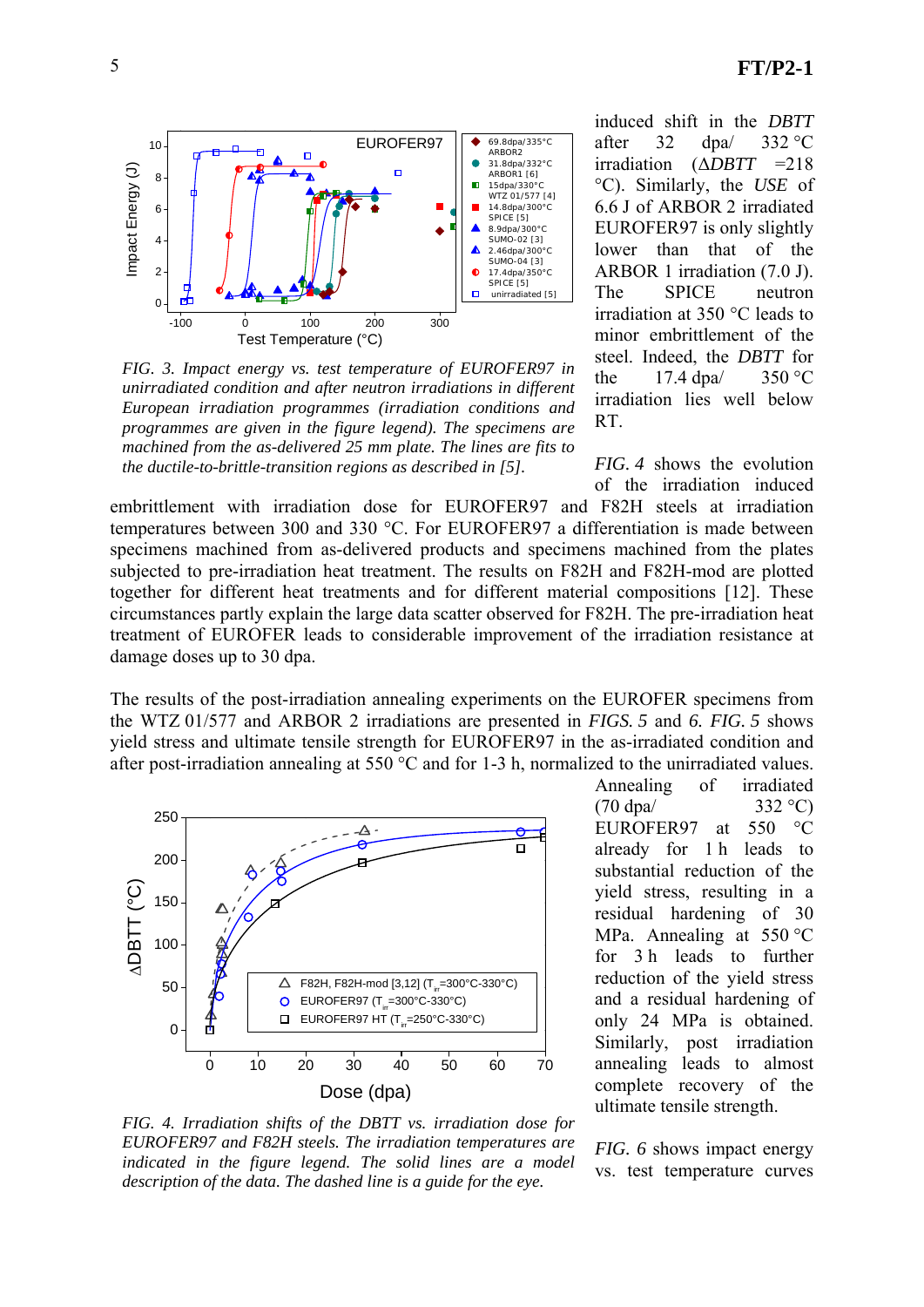

*FIG. 5. Yield Stress and ultimate tensile strength for irradiated EUROFER97 (ARBOR 2) normalized with respect to the corresponding unirradiated values in the as-irradiated condition and after post-irradiation annealing.* 



*FIG. 6. Impact energy vs. test temperature for EUROFER from the WTZ 01/577 and ARBOR 2 irradiations in the as irradiated condition and after post-irradiation annealing at 550 °C for 3 h. The results in the reference unirradiated condition are also included. The lines are fits to the ductile-to-brittle-transition regions as described in [5]. The arrows indicate recovery of the DBTT.* 

ARBOR 2 irradiations in the as-irradiated condition and after post-irradiation annealing at 550 °C and for 3 h. Similar to tensile properties, impact properties are also substantially improved in thermal recovery tests compared to the as-irradiated state. The post-irradiation annealing of e.g. 70 dpa irradiated EUROFER97 HT at 550 °C for 3 h led to a reduction of the *DBTT* from 135 to -43 °C resulting to a residual embrittlement of just Δ*DBTT*

for EUROFER specimens from the WTZ 01/577 and

#### **6. Discussion**

 $= 48$  °C.

There is a close correlation between neutron irradiation induced hardening and embrittlement of RAFM steels at irradiation temperatures below 350 °C. The mechanical properties, however, are mostly influenced at irradiation temperatures  $T_{irr} \leq 300-330$  $\rm{^{\circ}C}$ , see also [5,13].

Irradiation-induced material hardening can be described by the Whapham and Makin model [14], according to the following relationship:

$$
\Delta \sigma = \Delta \sigma_s \sqrt{1 - \exp\left(-\frac{\Phi}{\Phi_o}\right)}\tag{1}
$$

where  $\Delta\sigma_s$  is a saturation value of hardening,  $\Phi$  the irradiation dose and  $\Phi_o$  a scaling dose characterizing how fast the saturation in hardening sets in. The line in *FIG. 2* is a description of the irradiation induced hardening according to Eq. (1) with  $\Delta \sigma_s = 480$  MPa and  $\Phi_0 = 6.84$ dpa. In spite of (i) differences in the irradiation conditions e.g. the irradiation temperature, the neutron flux density, (ii) differences in test conditions e.g. specimen geometry, strain rate and (iii) scatter of experimental data, Eq. (1) describes qualitatively the evolution of hardening with irradiation dose. The hardening rate, furthermore, appears to be significantly decreased at the achieved damage doses. Recently, the evolution of irradiation induced defects with irradiation dose underlying Eq. (1) was successfully incorporated in a coupled viscoplastic deformation damage model in [15]. The model not only did account for the irradiation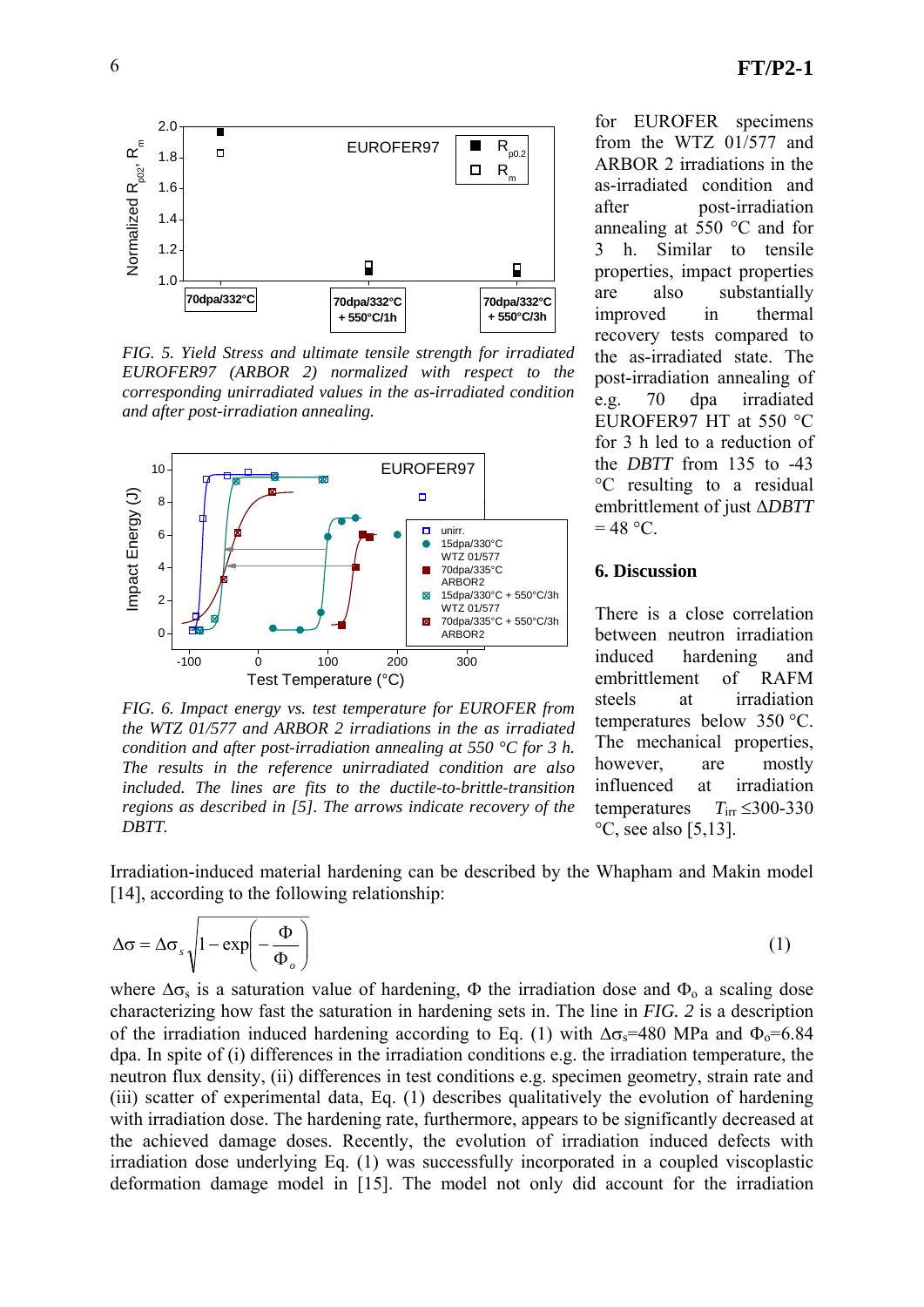induced hardening of EUROFER but also yielded a successful description of alteration of hardening under inelastic deformation and high temperature dwell conditions.

The neutron-irradiation induced embrittlement for EUROFER97 has reached saturation at achieved damage doses in *FIG. 4*. Due to the close correlation between low temperature hardening and embrittlement, the evolution of embrittlement with irradiation dose can be qualitatively described by an equation of the type  $\triangle DBTT = \triangle DBTT_s(1-\exp(-\Phi/\Phi_0))^{1/2}$  with Δ*DBTT*s as the saturation value of the embrittlement. The solid lines in *FIG. 4* are fits to the data with the above equation. The results for EUROFER97 are best described with Δ*DBTT*<sup>s</sup>  $=$ 238 °C and  $\Phi$ <sub>o</sub> $=$ 16.7 dpa. Remarkably, for EUROFER97,  $\Phi$ <sub>o</sub> determined for *tensile* hardening (in *FIG. 2*) is substantially less than  $\Phi_0$  determined for *impact* embrittlement (in *FIG. 4*), indicating that *tensile* hardening saturation is reached at lower levels of damage dose. This observation would suggest the existence of a non-hardening *impact* embrittlement mechanism in addition to hardening embrittlement, the former becoming dominating at high irradiation doses. It must be born in mind that the impact deformation occurs at orders of magnitude higher rate affecting the mechanism in operation.

Post-irradiation annealing led to substantial improvements of the mechanical properties of EUROFER97 indicating recovery of the radiation induced damage. There is a nearly complete recovery in the tensile properties. The recovery in the impact properties, however, seems to be sensitive to prior irradiation damage. Indeed, though the *DBTTs* are similar after post-irradiation annealing of WTZ and ARBOR 2 specimens, the transition region seems to be broadened for ARBOR 2 specimens. The repeatability, of the mechanical properties recovery under repeatable irradiation and annealing conditions is one of the critical issues for validation of this method for application to the FW and BB structures of a future fusion reactor.

# **7. Summary and Outlook**

Neutron irradiation leads to severe degradation of the mechanical properties of the RAFM steels at low irradiation temperatures below  $T_{irr} \leq 300-330$  °C. Neutron irradiation-induced hardening and embrittlement indicate saturating behaviour at the achieved damage doses for these low irradiation temperatures. The evolution of hardening and embrittlement with irradiation dose can be qualitatively described using Whapham and Makin's model. Ongoing and planned quantitative microstructural investigations are mandatory to get deeper insight in the radiation damage mechanisms and for a quantitative description of the neutron irradiation induced hardening and embrittlement within appropriate models.

The state-of-the-art structural materials are highly suited for the special fusion reactor design with the operating temperature range for the FW and BB being between 350 and 450 °C. The thermal recovery experiments yielded very promising results. After possible validation of this method through the study of the repeatability of these experiments, recovery heat-treatments can also be utilized for extension of the operating temperature range down to RT.

There is a need for continuous development and characterisation of materials. First priority on a 5-10 years schedule is the understanding and characterization of materials used with ITER-TBM, i.e. EUROFER base material and welding technologies. EUROFER ODS steels are being developed and characterized with a potential use for TBM, too. Within a 10-20 years frame, novel divertor materials like ferritic ODS steels and improved tungsten alloys with suitable properties should be developed together with adequate joining technologies. In order